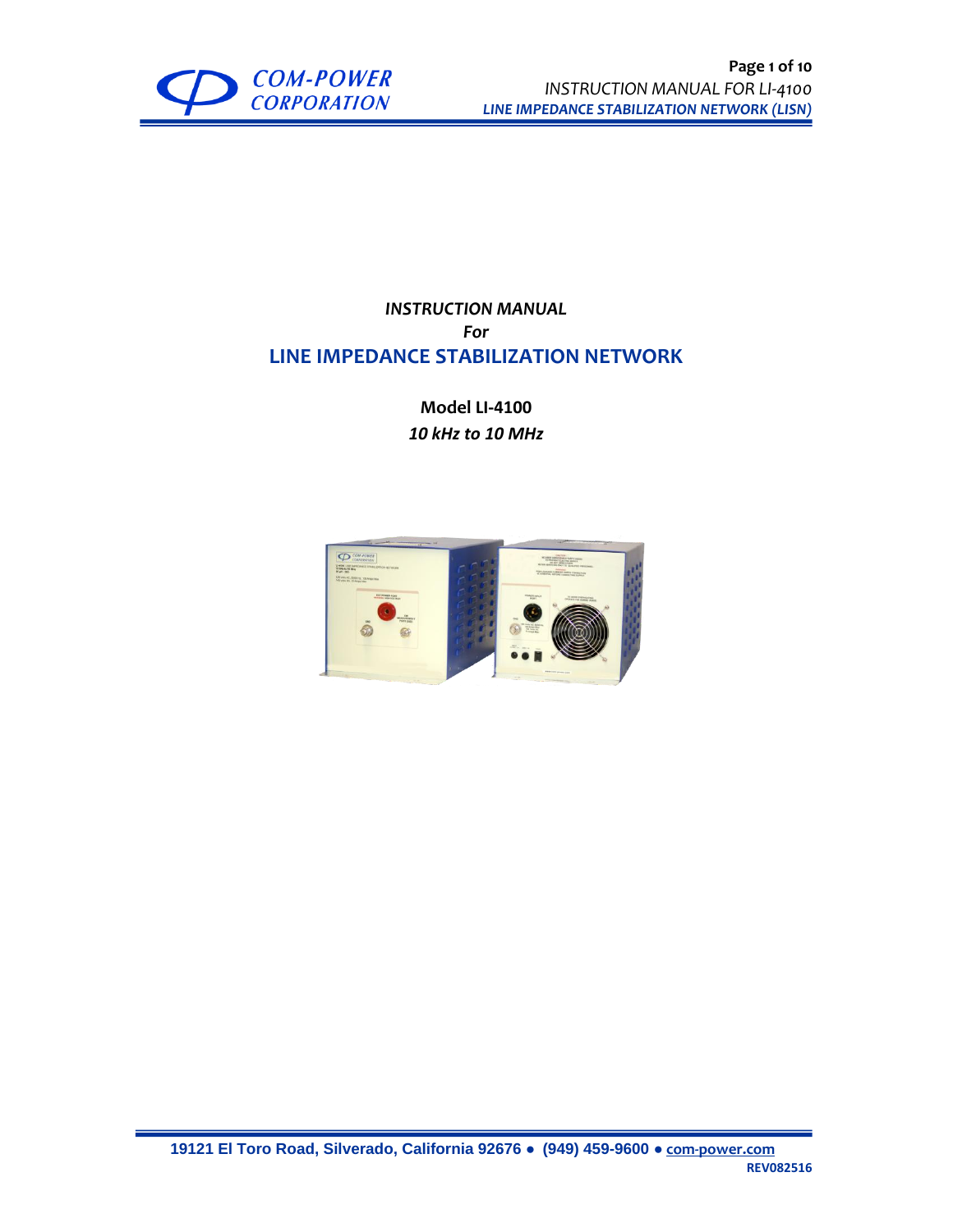

# **Table of Contents**

| 3.0 |  |
|-----|--|
| 4.0 |  |
|     |  |
|     |  |
|     |  |
|     |  |
|     |  |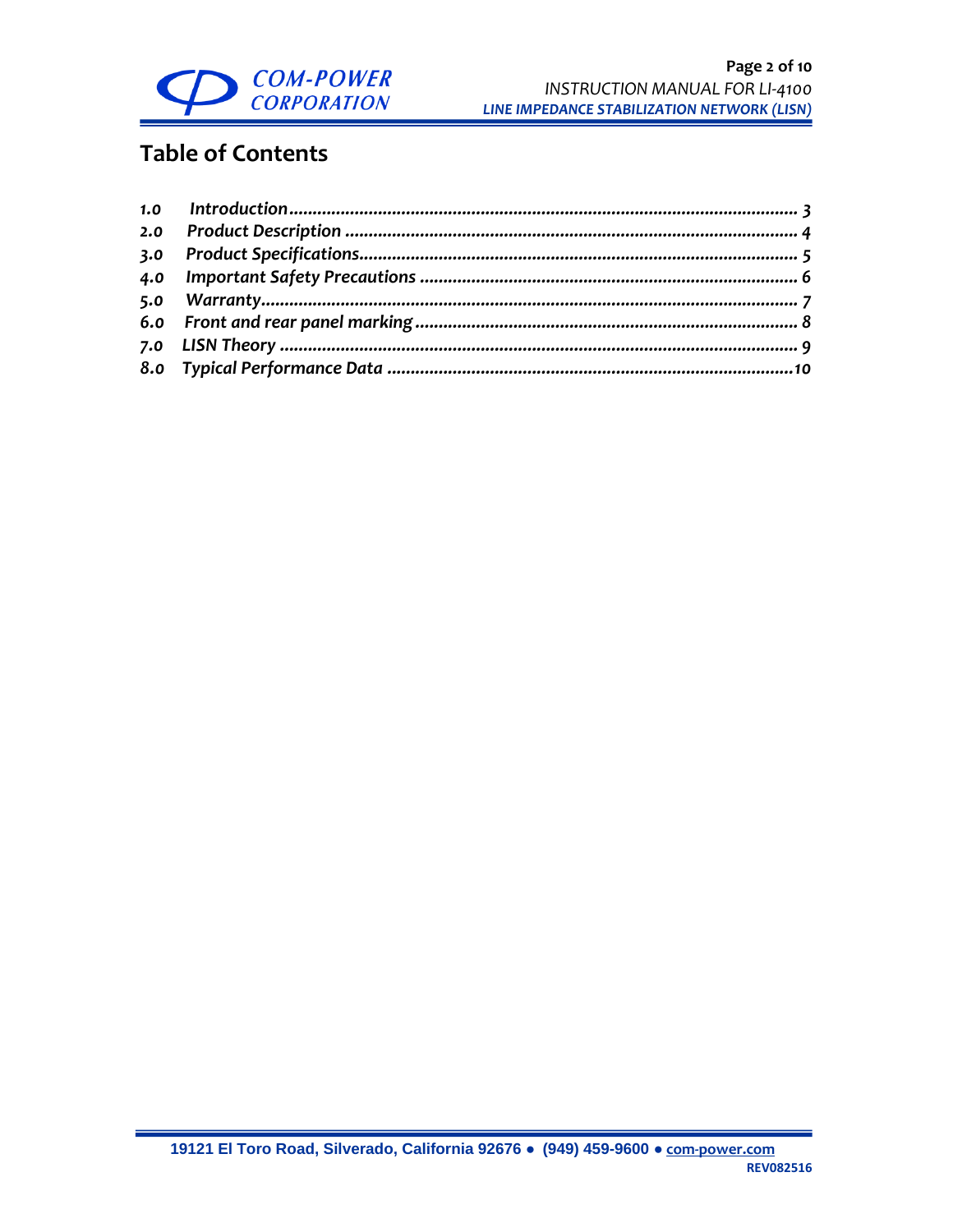

## <span id="page-2-0"></span>**1.0 Introduction**

This manual includes product specifications, safety precautions, product maintenance and warranty information. It also includes some basic guidance on LISN operation.

Information contained in this manual is the property of Com-Power Corporation. It is issued with the understanding that none of the material may be reproduced or copied without permission from Com-Power.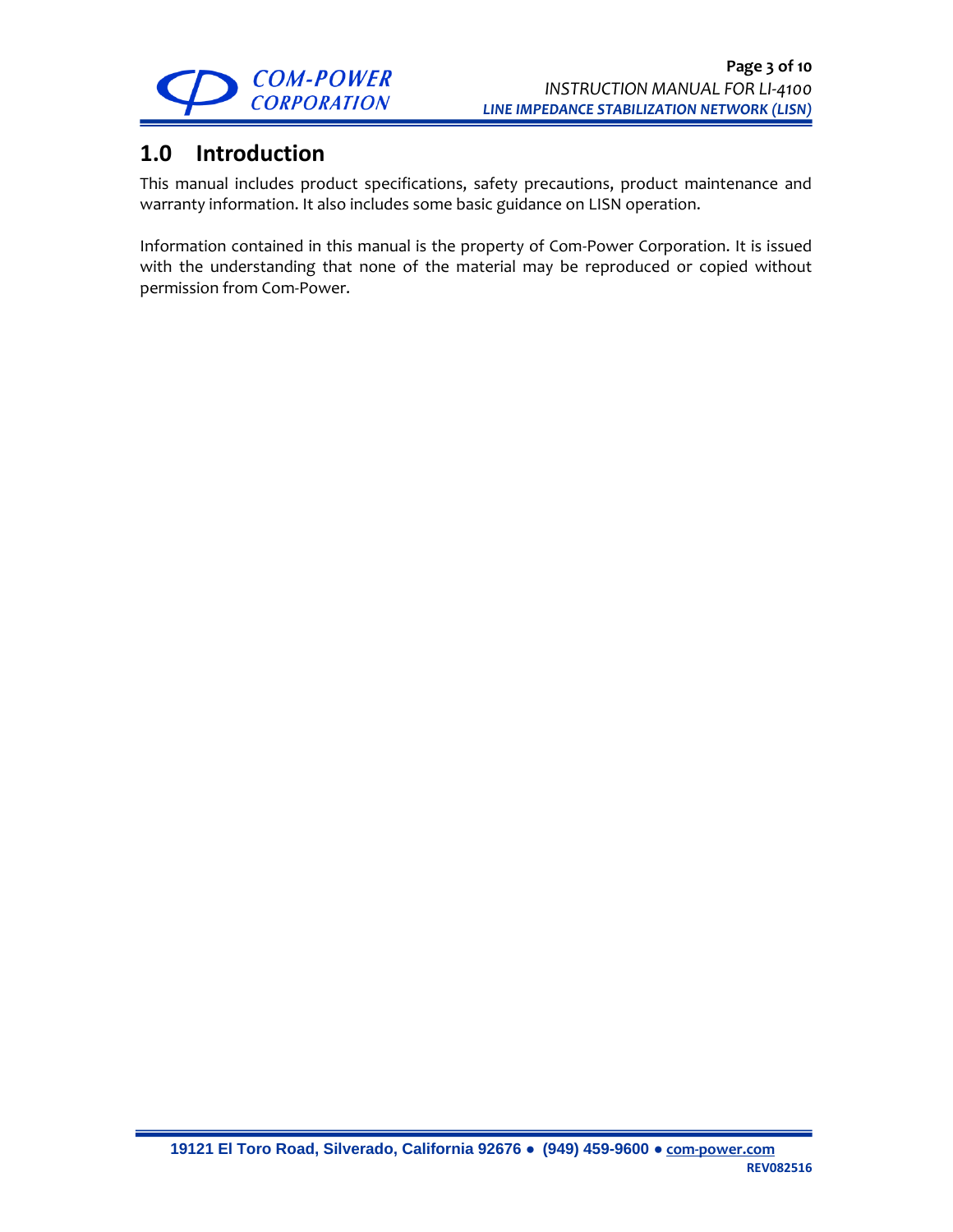

## <span id="page-3-0"></span>**2.0 Product Description**

### **Overview**

The LI-4100 Line Impedance Stabilization Network was specifically designed for providing standardized line impedance during Electromagnetic Compatibility (EMC) testing in accordance with MIL-STD 461 requirements. In addition, it minimizes the noise generated by equipment other than the EUT to be included in the measurement.

The LI-4100 is shipped with two LISN housed in separate enclosures for single phase power applications. For wiring convenience, each LISN has either a black or red shrouded banana for both power and EUT connection. The following items are included with each LI-4100 LISNs.

## **Standard items included:**

Equipment, accessories, and documents supplied with the LI-4100 LISN are as follows:

- o Calibration data and Certificate traceable to NIST.
- o Superior Electric shrouded 100A plugs for EUT and power connection.



#### **Optional items**

o ISO-17025 calibration data and certificate.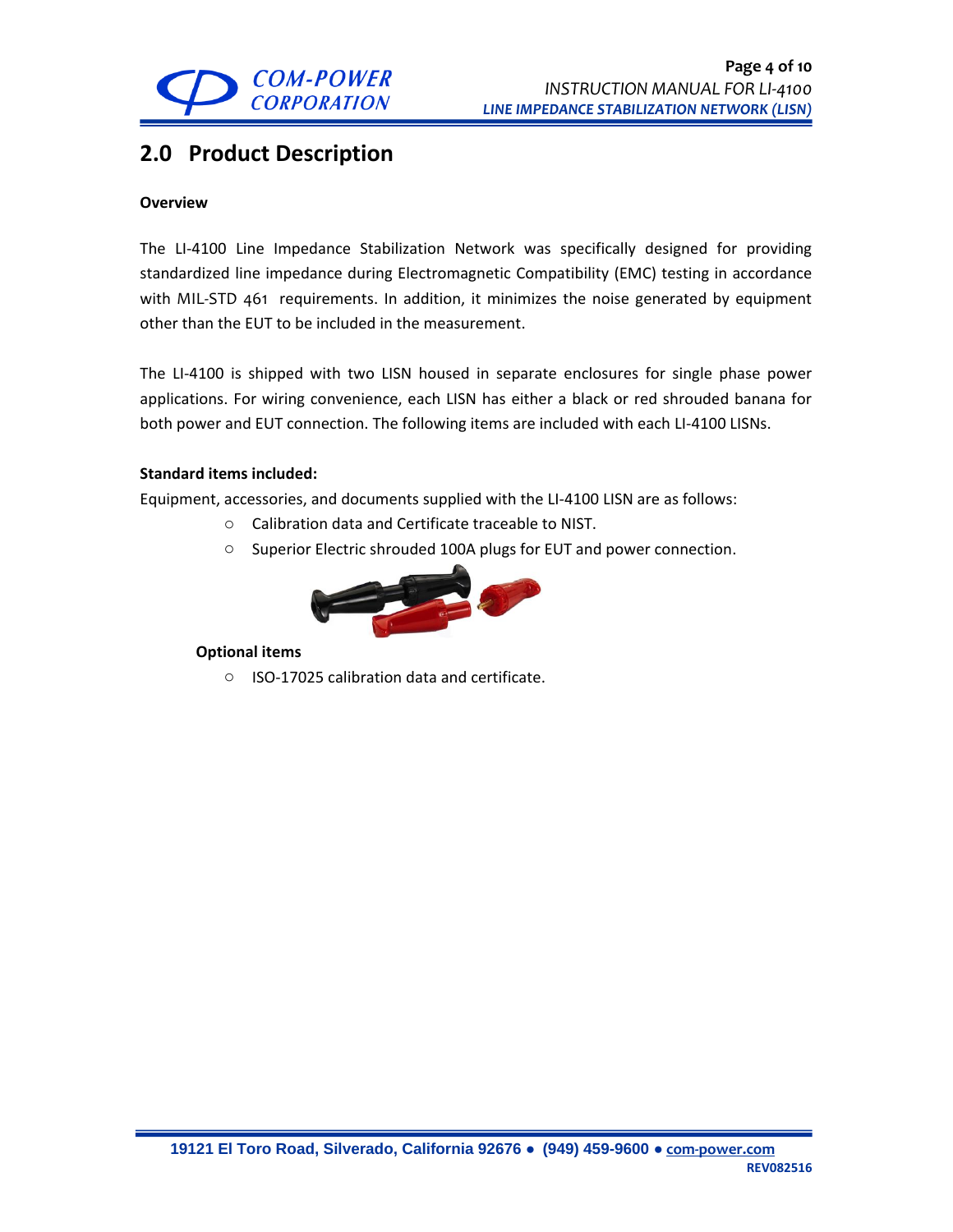

# <span id="page-4-0"></span>**3.0 Product Specifications**

| Model:                                    | LI-4100                                      |
|-------------------------------------------|----------------------------------------------|
| <b>Electrical</b>                         |                                              |
| <b>Frequency Range:</b>                   | 10 kHz to 10 MHz                             |
| <b>Compliant Standards:</b>               | MIL-STD 461                                  |
| <b>Number of lines:</b>                   | Two lines                                    |
| Max current rating:                       | 100 Amp AC, 70 Amp DC                        |
| <b>Max Voltage Rating:</b>                | 525 VAC, 50/60 Hz (Line to Ground) / 740 VDC |
| <b>Insertion Loss:</b>                    | 5 to 0.2 dB (10 kHz - 100 kHz)               |
|                                           | <0.2 dB (100 kHz to 10 MHz)                  |
| Inductor type:                            | $50 \mu H$                                   |
| <b>EUT &amp; Power Connector:</b>         | 100 Amps Shrouded Superior Electric sockets  |
| <b>RF measurement connector:</b>          | 50Ω, N type (female)                         |
| Cooling:                                  | Forced air                                   |
| <b>Power Adapter for fan:</b>             | Output: 12 VDC, 1 Amp                        |
|                                           | Input: 120 VAC, 60 Hz / 230 VAC, 50 Hz       |
| Fuse:                                     | 1 Amp, 250 V (T)                             |
| <b>Adapter output connector Diameter:</b> | 2.1 x 5.5 mm Center Positive                 |
| <b>Operating Temperature:</b>             | 5° C to 40° C / 40° F to 104° F              |
|                                           |                                              |

## *Mechanical*

| Dimensions of each enclosure (L x W x H): | 10 x 10 x 21 inches / 25.4 x 25.4 x 53.3 cm |
|-------------------------------------------|---------------------------------------------|
| Weight (each network):                    | 17 lb. / 7.7 kg                             |

*This equipment is designed for indoor use only.*

## **3.1 Other items available from Com-Power**

- SPA-series Spectrum Analyzers
- LIN-120A, LISN 150 kHz 30 MHz, 20 A
- LI-220A, LISN 10 kHz 30 MHz, 20 A
- LI-125A, LISN 150 kHz 30 MHz, 25 A
- LI-550A, LISN 150 kHz 30 MHz, 50 A
- Special order LISNs with higher voltage and / or current
- LIT-930 Transient Limiter 9 kHz to 30 MHz
- Cables and connectors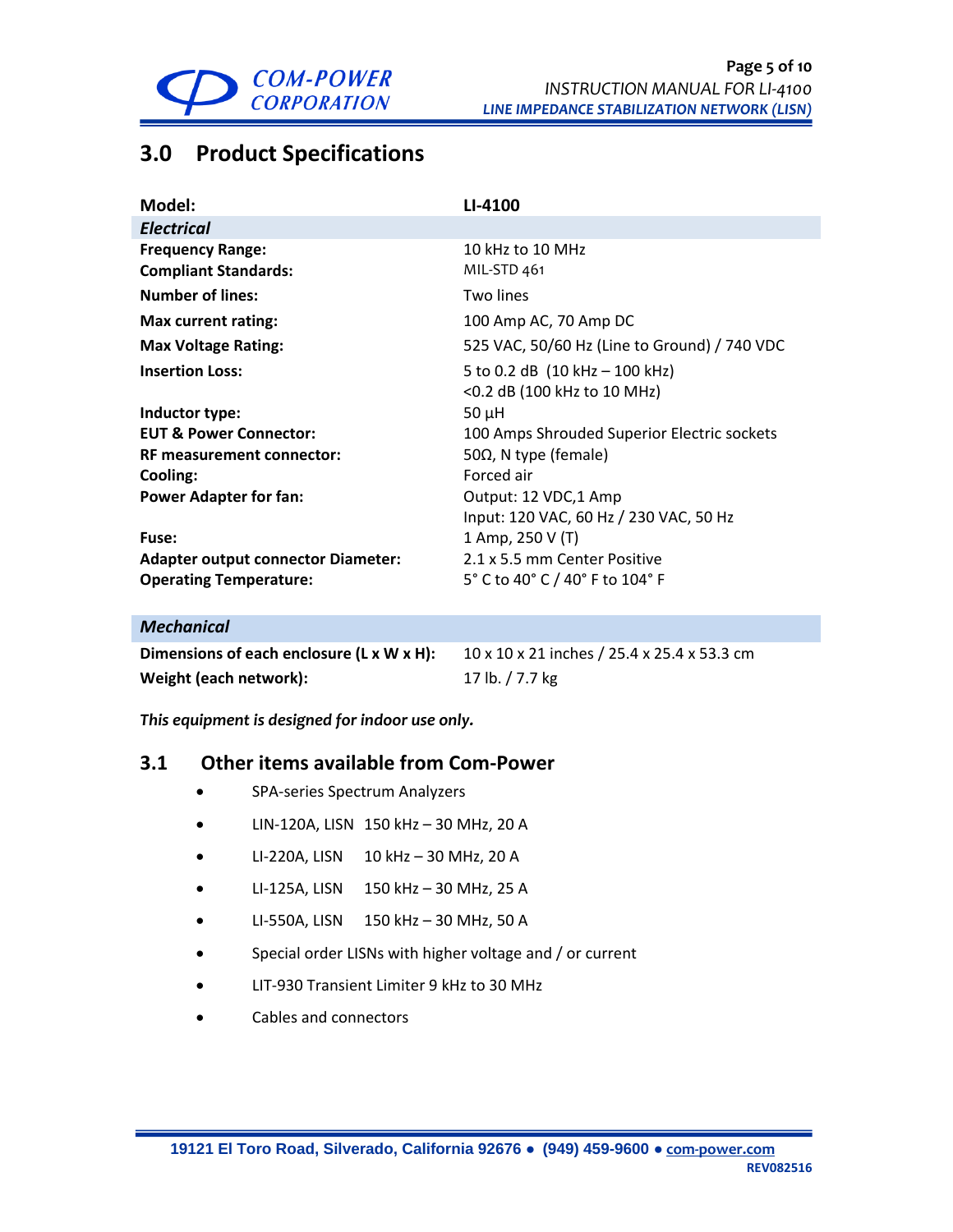

## <span id="page-5-0"></span>**4.0 Important Safety Precautions**

The LISN must be securely fastened to the earth ground before making any connections to external power**.** Proper grounding of the LISN not only ensures correct conducted emissions measurements, it also prevents potential high leakage current from presenting a hazard test personnel. To help establish proper grounding the bottom surface of the LISN is unpainted. In addition, the bottom plate has holes for securely bolting the LISN to the ground plane.

Only connect power plugs with a protective earth contact into LISN power input port / AE. The protective action must not be negated by the use of a cheater plug or an extension cord without a protective conductor.

## **Caution**

*The LI-4100 LISNs use forced air system to keep the air core inductors cool during the test. Always use the supplied DC adapter to power the internal fan during the test. Do not obstruct the airflow vents. Use the LISNs in a ventilated area. Failure to observe these precautions may result in hazardous conditions for the operator. Overheated LISN may also provide incorrect measurement data or damage the LISN. If the fan stops working discontinue using the LISN and contact Com-Power for further assistance.*

## **Environmental conditions**

This equipment is designed for indoor use to be safe under the following environmental Conditions:

- Temperature: 5° C to 40° C
- Maximum relative humidity: 80%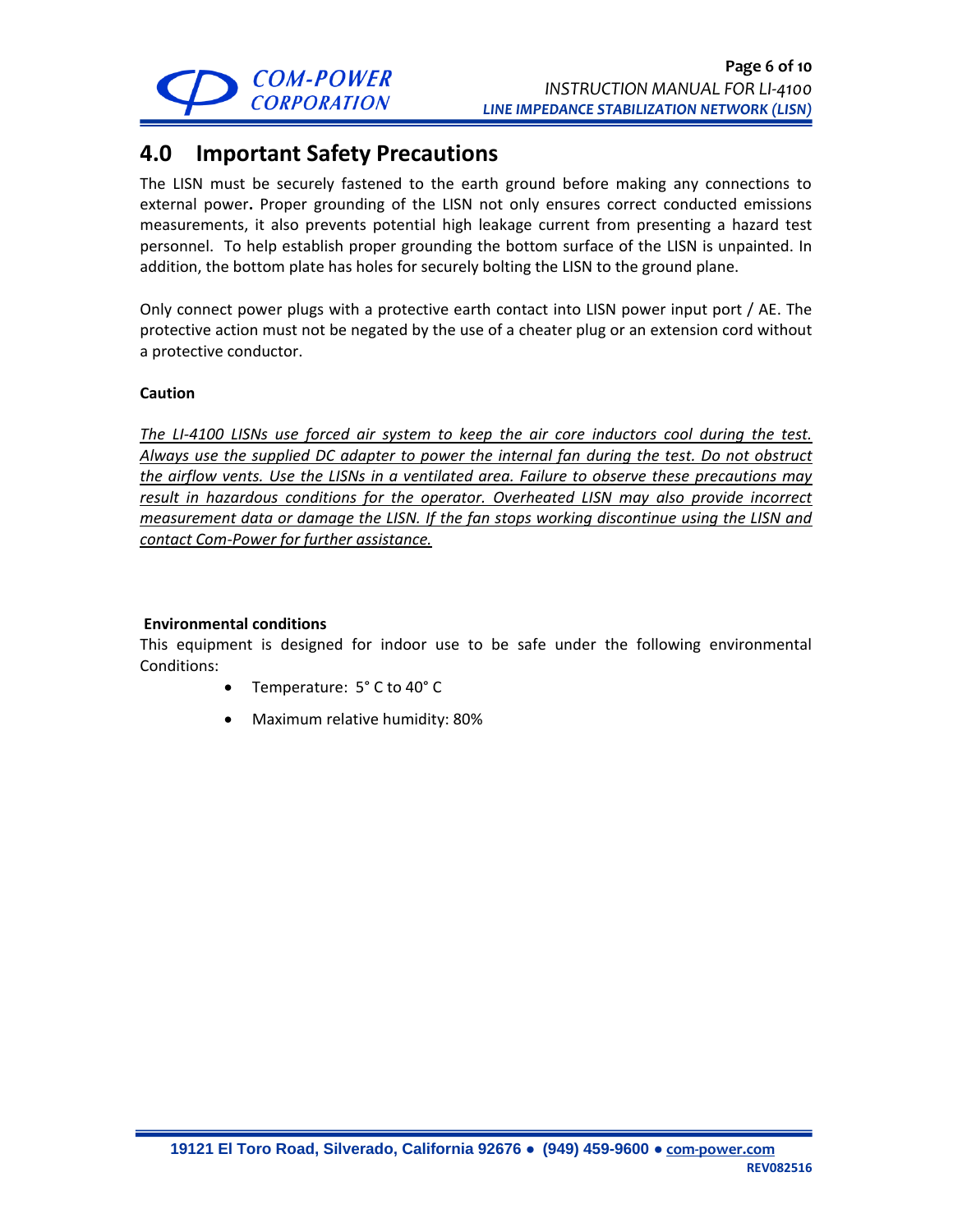

## <span id="page-6-0"></span>**5.0 Warranty**

Com-Power warrants to its Customers that the products it manufactures will be free from defects in materials and workmanship for a *period of 3 years*. This warranty shall not apply to:

- Transport damages during shipment from your plant.
- Damages due to poor packaging.
- Products operated outside their specifications.
- Products Improperly maintained or modified.
- Consumable items such as fuses, power cords, cables, etc.
- Normal wear
- Calibration
- Products shipped outside the United States without the prior knowlege of Com-Power.

In addition, Com-Power shall not be obliged to provide service under this warranty to repair damage resulting from attempts to install, repair, service or modify the instrument by personnel other than Com-Power service representatives.

Under no circumstances does Com-Power recognize or assume liability for any loss, damage or expense arising, either directly or indirectly, from the use or handling of this product, or any inability to use this product seperately or in combination with any other equipment.

When requesting warranty services, it is recommended that the original packaging material be used for shipping. Damage due to improper packaging will void warranty.

In the case of repair or complaint, Please visit our website [www.com-power.com](http://www.com-power.com/) and fill out RMA form [\(http://com-power.com/repairservicereq.asp\)](http://com-power.com/repairservicereq.asp). Our techincal assistance personnel will contact you with RMA number. Please ensure to have the RMA number stated on shipping documents.

## **5.1 Maintenance**

This product contain no user serviceable parts inside. If the unit does not operate or needs calibration, please contact Com-Power Corporation. Any modifications or repairs performed on the unit by someone other than an authorized factory trained technician will void warranty.

The exterior surface may be cleaned with mild detergent and then be wiped with a dry, clean, lint-free cloth. Use care to avoid liquids or other foreign objects entering the chassis.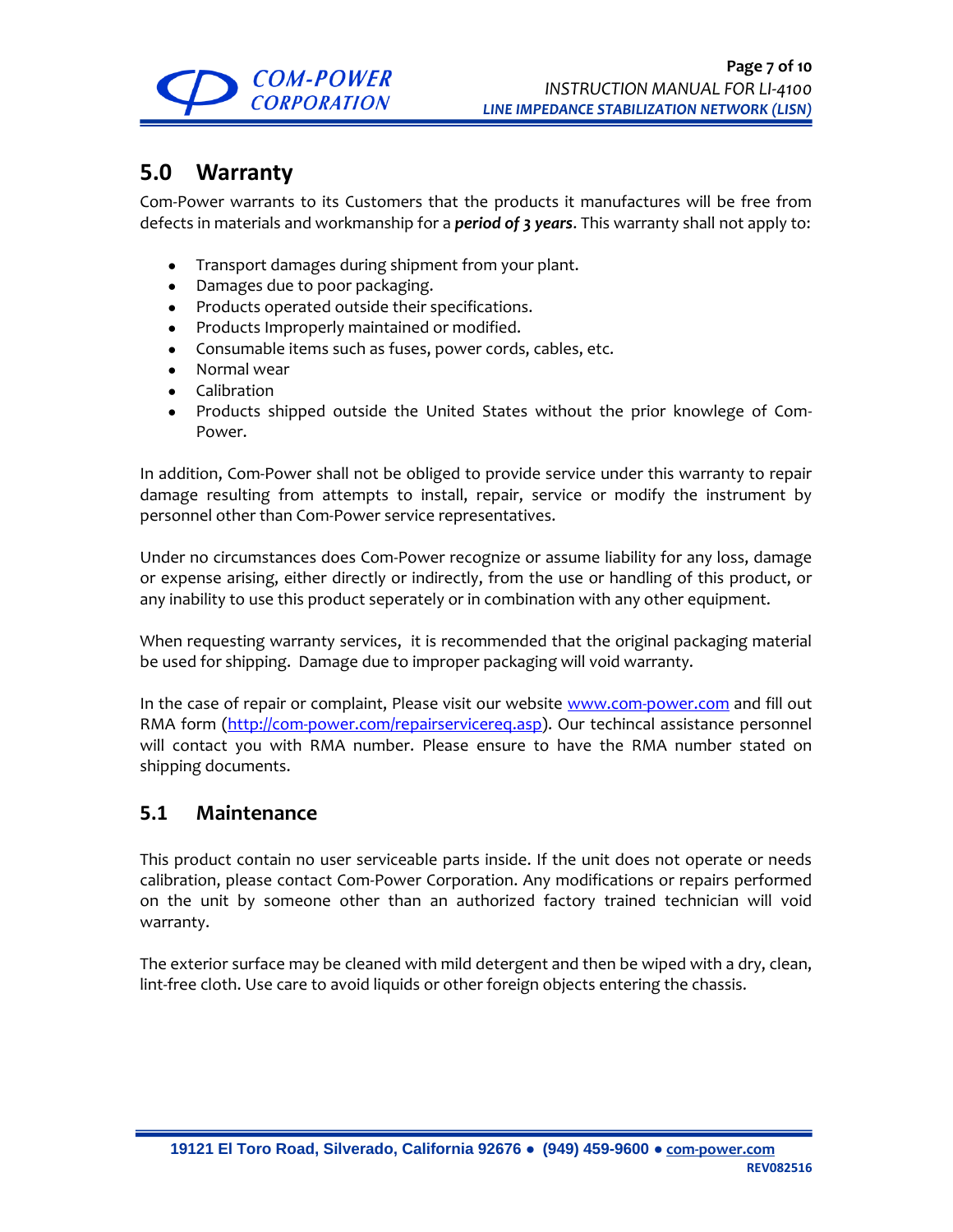

## <span id="page-7-0"></span>**6.0 Front and rear panel marking**

## **6.1 Power input port**

The Model LI-4100 has a 100 Amps Superior Electric pin receptacle on the back panel for connection to external DC or AC power source. The matching shrouded banana socket plug is included with the LISN. See specification table on page 5 of this manual for the voltage and current ratings.

## **6.2 EUT power port**

The LI-4100 uses a 100 Amps Superior Electric Shrouded banana socket receptacle as the EUT power port. The matching color coded plug is included for making the connection to the EUT.

## **6.3 EMI measurement Port**

The 50  $\Omega$  Type 'N' connector located to the right of the EUT Power Port for connecting the Spectrum analyzer or EMI receiver for making conducted noise measurements.

## **6.4 Grounding bolt (GND)**

The bolt marked 'GND' are found on both front and back panel of the LISN. This bolt is used for PE grounding with a braid or short wire. This is in addition to mounting the LISN on the RF ground plane using conductive bottom surface.

## **6.5 Input 12V<sub>DC</sub> 1 A**

The 12V<sub>DC</sub> input is a standard 5.5mm x 2.1 mm dc power jack to connect power adapter for the Fan.

#### **6.6 Fuse, 1 Amp**

The fuse is for the Fan operation, it is a 20 x 5mm 1A, 250V (T) fuse. For continued protection against risk of fire, replace only with fuse of the specified type, current and voltage ratings

#### **6.7 Power switch**

This switch controls the Fan operation. Always turn the fan ON before powering the EUT via LISN.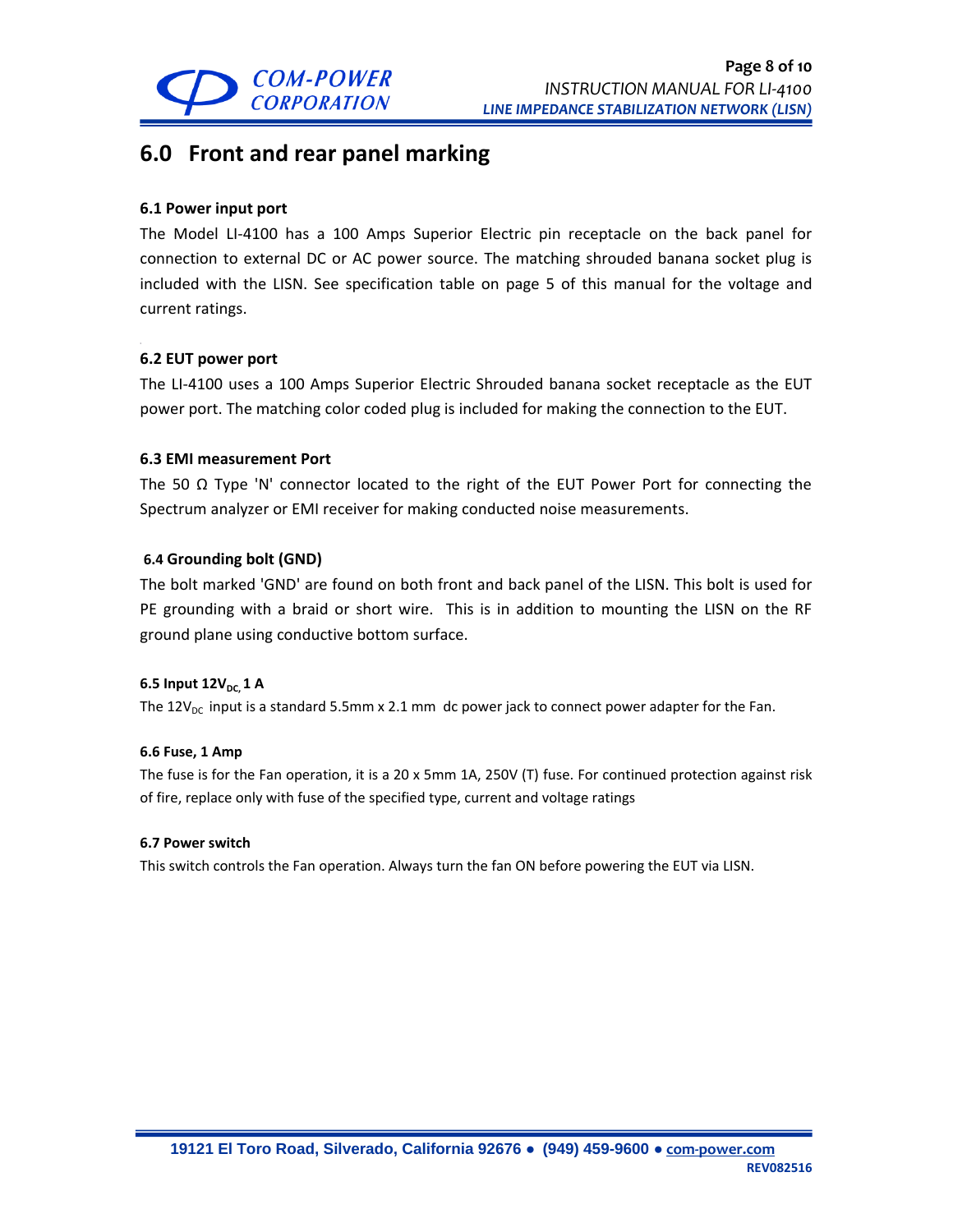

## <span id="page-8-0"></span>**7.0 LISN Theory**

## **7.1 Overview**

Line Impedance Stabilization Networks used supply standardized line impedance to the EUT during conducted emissions testing which is independent of the external power line impedance. The standardized impedance enables consistent readings for RF noise measurements on the power line. The model LI-4100 consists of two separate LISN networks housed in separate enclosure for testing EUTs with single phase power requirements.

In addition to providing standardized impedance, the LISN also acts as a low pass filter for the power to equipment under test. The LISN blocks RF noise from the power line from reaching the equipment under test, however, the power to the equipment passes through the LISN with minimal effect. This filter comprises of single stage low pass LC filter. Therefore, it has capacitor and an inductor for the filter. The inductor used in the LI-4100 is air core type to eliminate the possibility of saturation and to provide stability.

The LISN also provides a low impedance path for the RF noise from the EUT to the measuring equipment, thereby facilitating the measurement of the RF noise. The insertion loss of the measured noise may be significant especially at low frequencies. Therefore, at frequencies below 100 kHz, the insertion loss correction factor must be compensated for highest accuracy noise measurement.

The figure below is a typical schematic of a 50  $\mu$ H LISN as specified in MIL-Std 461 standard.



**Figure 1 –** Example of an equivalent LISN circuit